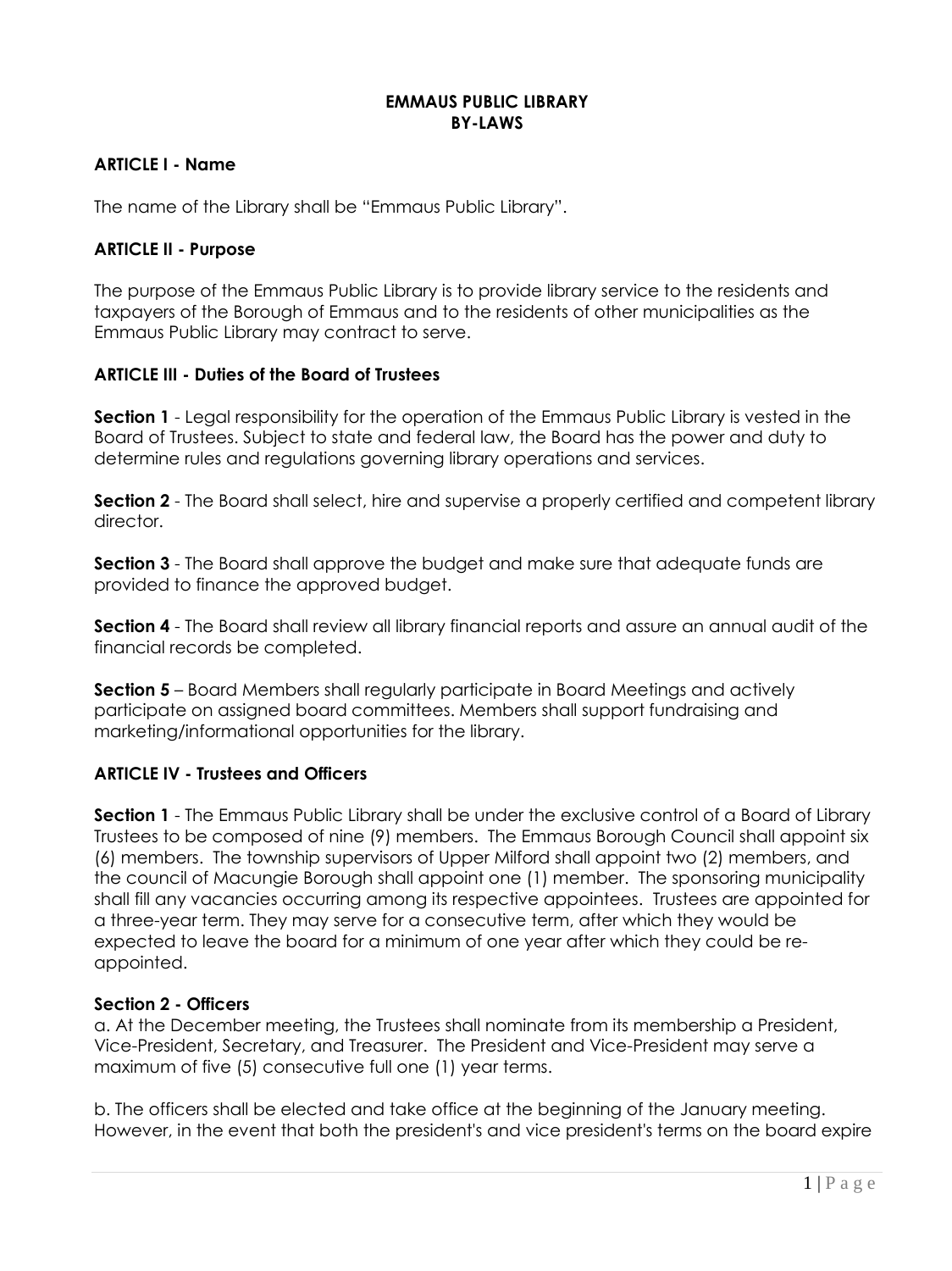at the beginning of the following year, the election of officers will take place during the December board meeting prior to adjournment.

c. The President shall preside at all meetings of the Board, appoint all committees unless otherwise ordered by the Board, sign all legal documents, and in general, assume all the duties incumbent to the office. The President shall serve ex-officio as a member of all committees.

d. It shall be the duty of the Vice-President to act as President of the Board if, for any reason, the President is prevented from discharging the duties of the office.

e. The Treasurer shall serve as a member of the Budget Committee. The Treasurer shall be the lead trustee for oversight of the financial condition and affairs of the Library. The Treasurer shall oversee and keep the board informed of the financial condition of the Library and of audit or financial review results. The Treasurer shall be bonded with sufficient security for the faithful performance of the duties of the office and in such an amount as the Board of Trustees may require.

f. The Secretary shall keep a correct record of the proceedings of all meetings of the Board of Trustees, including financial reports and Board attendance.

## **ARTICLE V - Fiscal Policies**

**Section 1** - The reporting year of the Emmaus Public Library shall begin January 1st and close December 31st.

**Section 2** - Funds received shall be deposited in the General Fund unless otherwise specified by the Board of Trustees.

**Section 3** – Upon dissolution of the corporation, the Board of Trustees shall, after paying or making provisions for the payment of all liabilities of the corporation, dispose of all the assets of the corporation exclusively for the purposes of the corporation in such manner, or to such organization or organizations organized and operated exclusively for charitable, educational, religious, or scientific purposes as shall at the time qualify as an exempt organization or organizations under section 501c(3) of the Internal Revenue Code of the 1986 (or corresponding provision of any future United States Internal Revenue Law), as the Board of Trustees shall determine. Any such assets not so disposed of shall be disposed of by the Court of Common Pleas of the county in which the principal office of the corporation is then located, exclusively for such purposes or to such organization or organizations, as said court shall determine, which are organized or operated exclusive for such purposes.

# **ARTICLE VI - Staff**

The Library Director shall hire and supervise all staff.

## **ARTICLE VII - Meetings**

**Section 1** - The Board shall meet regularly in the Library building at a time and date mutually agreed upon by the majority of members of the Board, and the meeting schedule shall be published in accordance with state and federal regulations.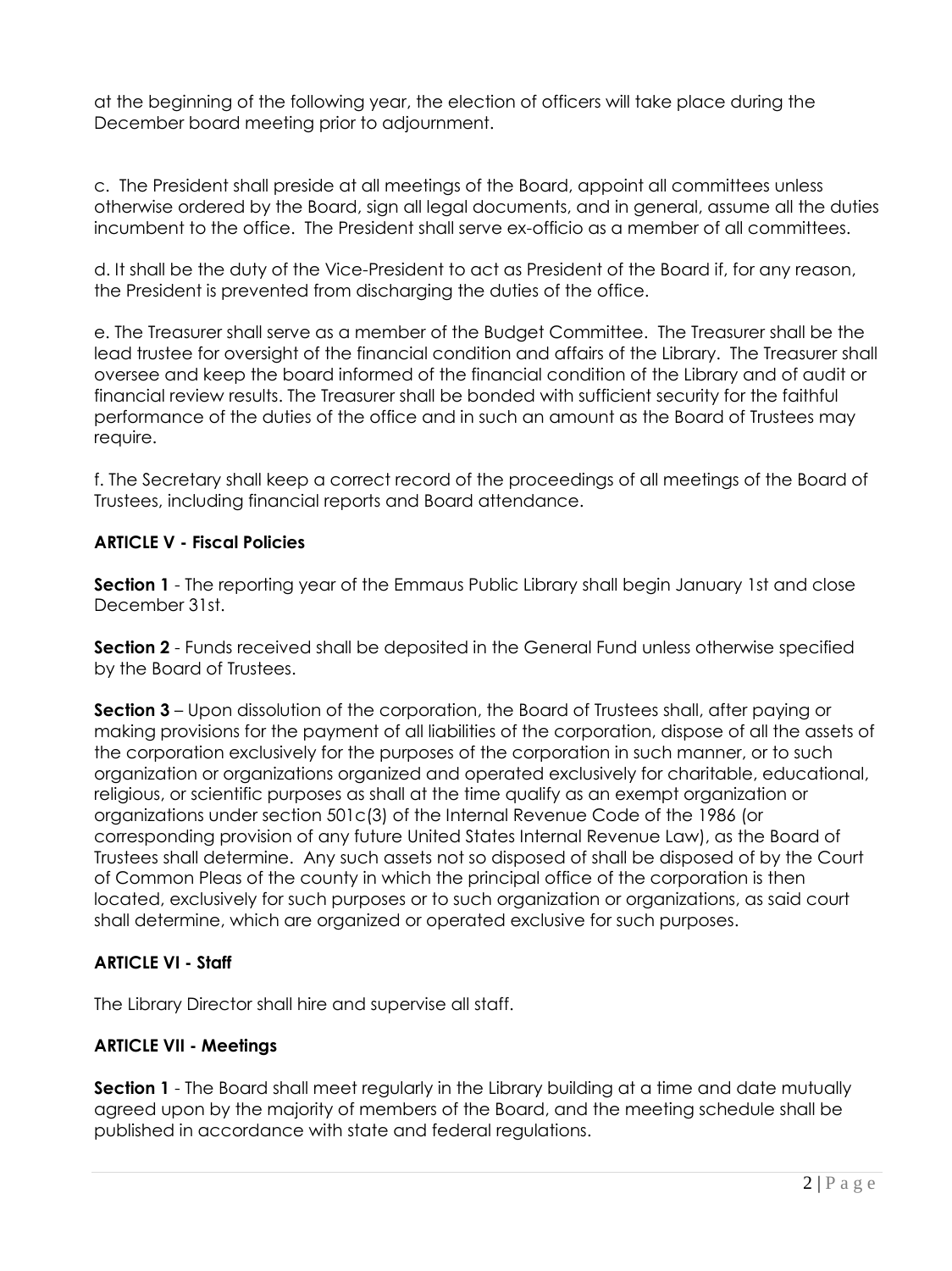**Section 2** – Notice - Delivery of notice of meetings shall be accomplished by one of the following methods:

- (1) Using the United States Postal System, the document shall be addressed to the recipient at the address last shown on the books of the library
- (2) E-mail, facsimile, or other electronic means..
- (3) If sent by mail, facsimile transmission, or electronic mail, the notice shall be deemed to be delivered upon its deposit in the mail or transmission system.
- (4) Notice of meetings shall specify the place, day and hour of the meeting.

**Section 3** - Notice of the regular meetings of the Board shall be given to each Trustee at least four (4) days in advance of any such meeting.

**Section 4** - A majority of the Trustees on the Board shall constitute a quorum for the transaction of business at the meeting.

**Section 5** - Telephonic Meetings. One or more Trustees may participate in a meeting of the Board of Trustees by means of conference telephone or similar communications equipment by means of which all persons participating in the meeting can hear each other. Participation in a meeting pursuant to this section shall constitute presence in person at the meeting.

**Section 6** - Special meetings may be called at the direction of the President or Vice President, or any two Trustees. Except in cases of emergency, at least 48 hours' notice shall be given. Each such meeting shall be held at such time and place as shall be designated in the notice of the meeting.

**Section 7** – It is expected that Board Members will attend at least 75% of Board Meetings in a given calendar year. Unexplained absence of a continuing nature from board meetings can be considered dereliction of duty by majority vote of the Board. The Trustee can be asked to resign or can be removed by the Board.

# **ARTICLE VIII - Amendments**

**Section 1** - These By-Laws may be amended by the Board at any meeting of the Board of Trustees by a two-thirds (2/3) vote of the Board, providing that notice has been given to all members of the Board in advance.

# **ARTICLE IX - Parliamentary Authority**

**Section 1** - ROBERT'S RULES OF ORDER (revised) shall be the parliamentary authority for all matters of procedure not specifically covered by the By-Laws of the Emmaus Public Library.

# **ARTICLE X - Indemnification of Trustees, Officers and Employees**

**Section 1** - Trustees, Officers and Employees of the Emmaus Public Library shall not be personally liable for monetary damages as a result of any action taken, or any failure to take action, in his or her capacity as a library Trustee, Officer or Employee, unless:

a) The Trustee, Officer or Employee has materially breached or failed to perform duties in compliance with the standard of fiduciary care prescribed by any federal or state law; and

b) The breach or failure to perform constitutes self-dealing, willful misconduct or recklessness.